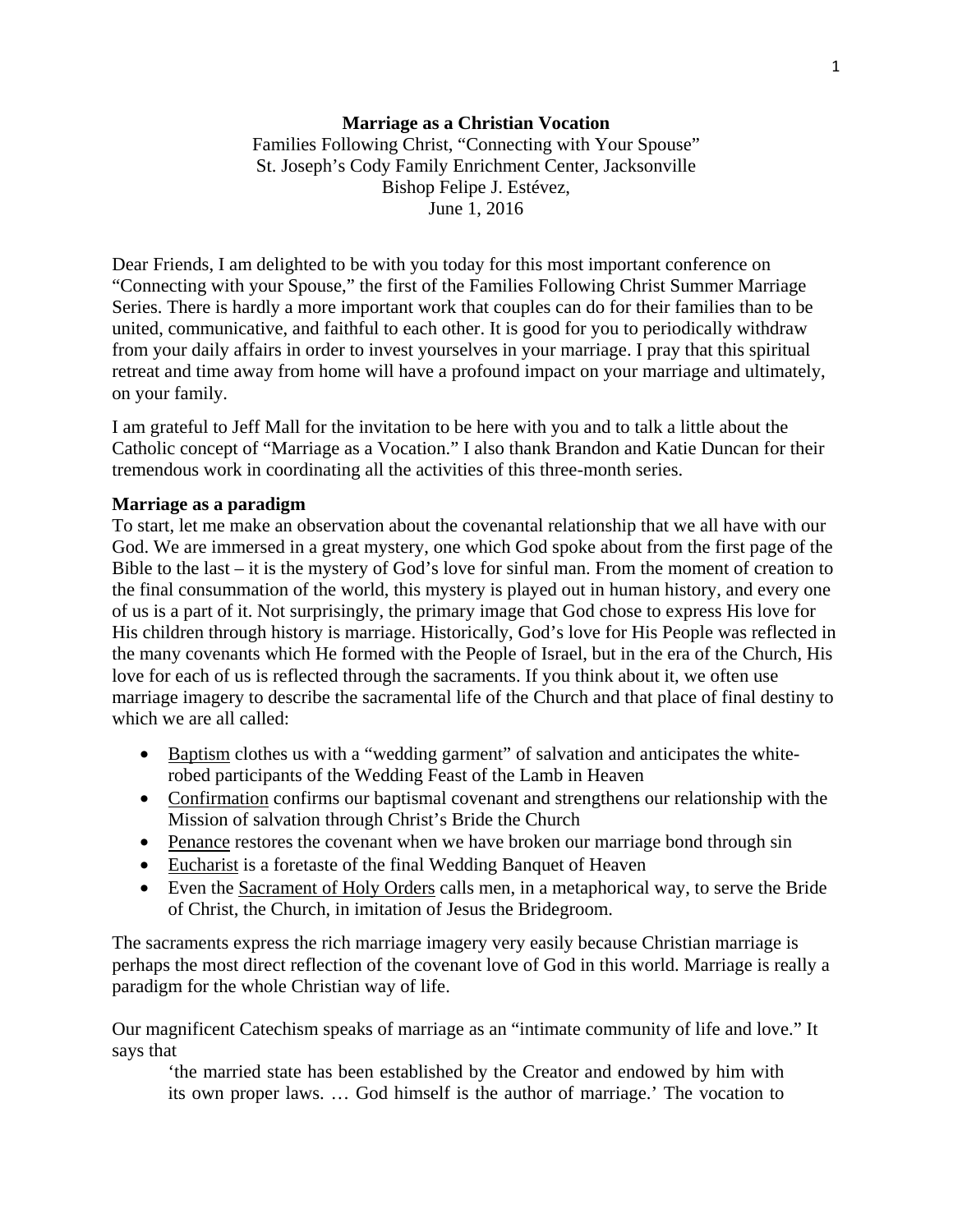marriage is written in the very nature of man and woman as they came from the hand of the Creator. (CCC, 1603a)

In other words, the vocation to marriage is part of a grand design that God intended for mankind from the beginning; it is a plan for the sanctification of men and women as well as for the building up of the human community and the Kingdom of God.

## **The Eucharistic dimension of marriage**

While Christian marriage reflects the grand design of the whole Christian life, marriage itself finds its source and its strength in the Eucharist because it accomplishes the same goals as this Most Blessed Sacrament. In the Eucharist we are drawn into the very sacrificial love of God for us, and it is through our reception of Holy Communion that we learn to love others as He loved us. In his famous prayer after Communion, St. Thomas Aquinas prays that Eucharist may teach us "charity and patience, humility and obedience, and growth in the power to do good." The Eucharist does all that and gives us the strength to continuously grow in Christian virtue. The Eucharist is also the source of the unity of the Church. In fact, without the Eucharist, we would not even have a Church. And, of course, it is our Eucharistic faith that causes us to go forth and transform the world – or at least our portion of the world – into the Kingdom of God.

It is in these several ways (and I'm sure many more) that there is a deep connection between Marriage and the Eucharist. In fact, as Christian spouses you live out the Eucharistic dimension of your married vocation every day through three related missions. The first mission of Christian marriage is to learn and to teach love; marriage, like the Eucharist, is truly a "school of love." The second mission of marriage is to unify, and the third mission is to evangelize. Allow me to explain each of these briefly for your reflection during this time of retreat.

## **1**. **Christian marriage is a school of love.**

We can speak of marriage as a "school of love" because it trains us to be fully open to God's love in daily life and to practice its precepts on a daily basis. But it is a difficult school and can be a demanding teacher because love is the most important virtue and value of the Kingdom.

Marriage teaches couples, over time, how necessary it is to put God in the absolute center of our lives. If you are not clear about that early on in your marriage, you soon learn it! The trials of life, the economic ups-and-downs, the challenges of raising children, as well as many other sufferings that are part-and-parcel of life make it abundantly clear that we need a greater strength than our own meager resources to help us survive. The couple that keeps the Eucharistic Lord at the center of their marriage and family life and adores him every Sunday will never be lacking in grace and favor, especially when they need it most.

I know a priest who once told me that he was sure that his parents never once missed a Sunday Mass in their sixty-plus years of marriage. He was equally convinced that even before they married they had never missed a Sunday Mass because their parents, the priest's grandparents, were equally devout. There is something truly marvelous and inspiring about such long-term fidelity.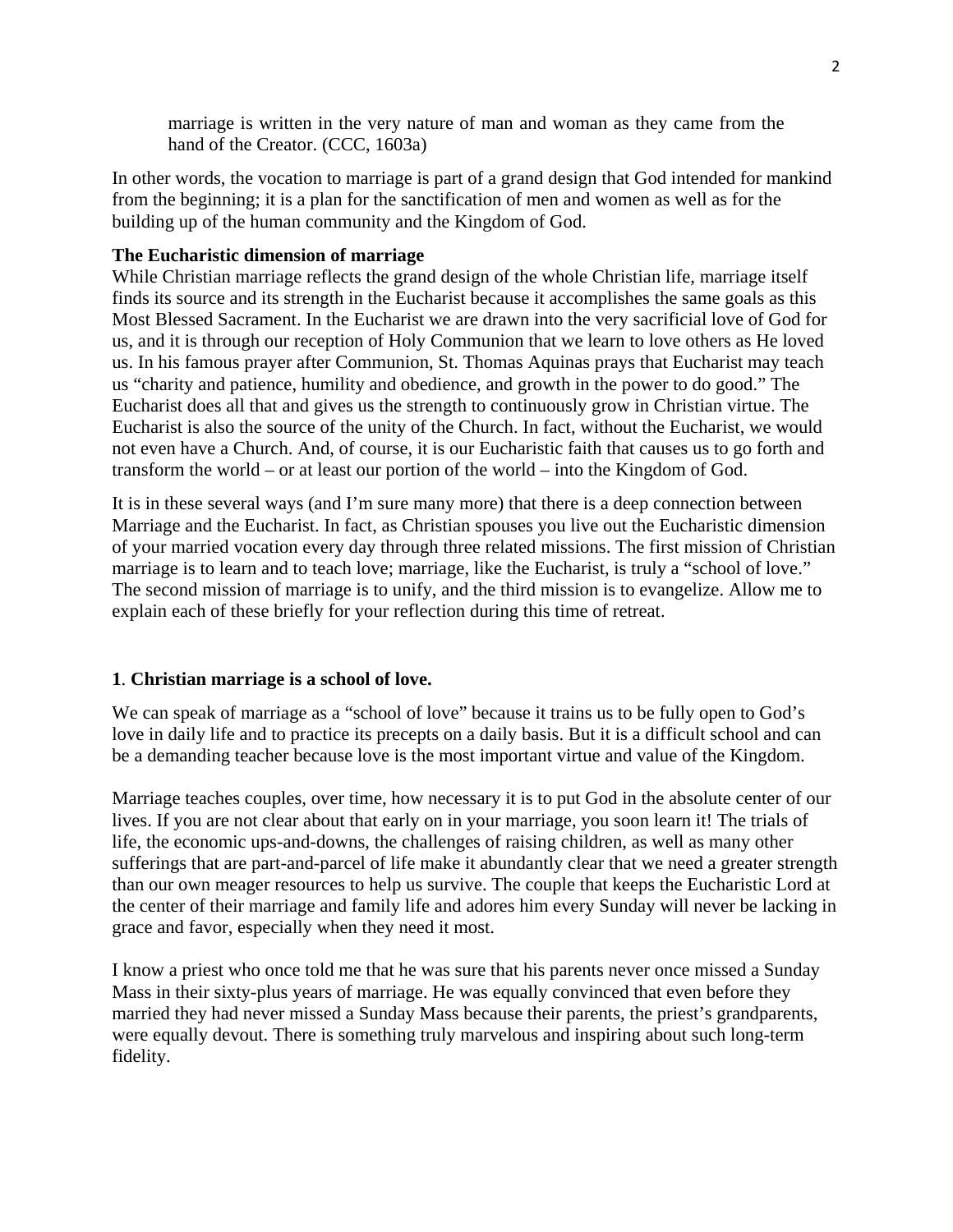I do not need to tell you how marriage also helps spouses to become more loving people and good teachers of love to their children. There are at least a million ways and opportunities to practice the virtues of love with your spouse on a daily basis, those virtues which St. Paul laid out in his First Letter to the Corinthians:

Love is patient, love is kind. It is not jealous, it is not pompous, it is not inflated, it is not rude, it does not seek its own interests, it is not quick-tempered, it does not brood over injury, it does not rejoice over wrongdoing but rejoices with the truth. It bears all things, believes all things, hopes all things, endures all things (1 Cor 13: 4-7).

We all have to learn those virtues somewhere. The priest learns them largely through the practice of his pastoral ministry or living in community with other religious. Spouses learn them in marriage and family life. This is precisely because marriage is a school of love, designed by the Creator to give us the forum in which to practice virtue – and practice makes perfect. It goes without saying that parents hand on the virtues of love to their children at the same time and in the same environment in which they themselves are learning to become more loving people. The learners transform into teachers in both a natural and a supernatural way. I have noticed that most parents have a natural teaching ability to guide and train their children in the lessons of life because God equips His people with natural capacities to do the jobs He gives them. It is not my intention to spend time detailing the myriad ways in which you make your family life a school of love for your family but simply to note the fact that your vocation to Christian marriage makes you both learners and teachers by definition and that is a great and wonderful reality.

#### **2. Christian marriage is for unity.**

When we speak of "vocation" in a strictly religious sense we are speaking of those men and women who are called to dedicate themselves to the exclusive service of the Kingdom of God. Priests, deacons and bishops, in particular, receive the Sacrament of Holy Orders as a way of consecrating them for that mission. Religious sisters and brothers consecrate themselves through their vows of poverty, chastity and obedience. Our Catholic Catechism calls Holy Orders a "sacrament in the service of unity" because priests do so much to maintain the unity of the Church through their celebration of the Eucharist, among other things. But you may be surprised to know that the Catechism also calls marriage a "sacrament in the service of unity"! Marriage, like the priesthood and consecrated life, serves the unity of both the Church and society in a very real way. Let me illustrate this with an example:

Have you ever noticed how children who come from broken families tend to gravitate to families that are intact? They crave the stability that such a family offers. Kids of every age will evaluate marriage and family according to their own needs and stages of development. Younger children will unconsciously choose friends that come from happy families and spend more time over their friends' homes than their own. Teenagers will subtly bask in the warmth of a stable and happy marriage because they are thinking about their own futures and looking for role models to emulate. Even if those kids don't ever speak of their need for unity as such, the intact marriage and family exerts a dramatic pull – like iron filings to a magnet – on those who experience brokenness.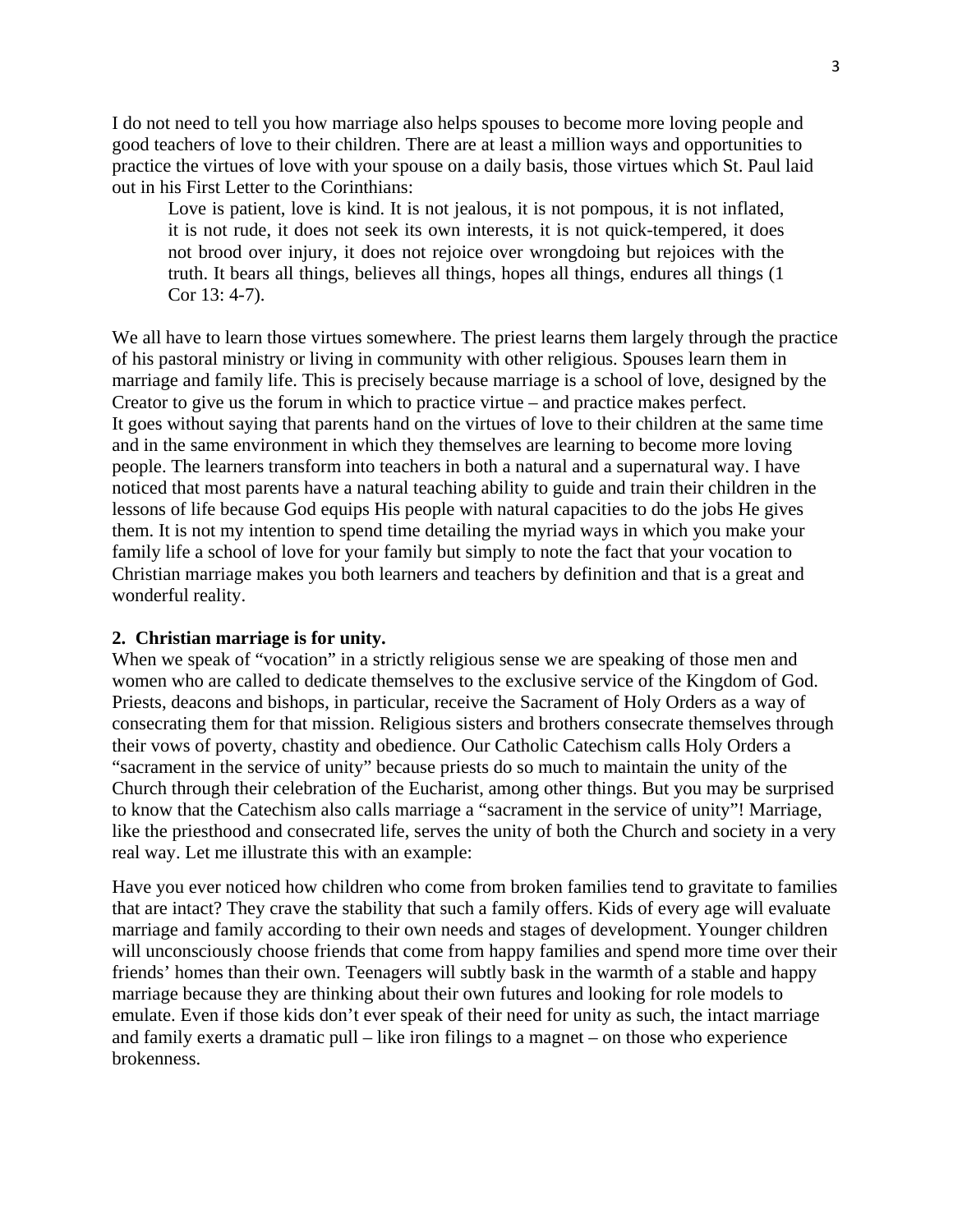In this humble sense the Church recognizes that Christian marriage is a radical force for unity in the world. It was so wise of the Catechism to designate marriage as a "sacrament in the service of unity." And how desperately we need unity in a society that is so divided today! Truly you, as Christian spouses, accomplish more than you know by simply living faithfully your vocation to marriage. There is a grace that far transcends the two of you as a couple. God, as it were, "uses" you to build up others, to build up the Church, and even to build up society by your unity. To return to our Eucharistic analogy: if the Church remains strong because of the Eucharist, society remains strong precisely due to the strength of good marriages.

## **3. Christian marriage is for evangelization.**

That leads me directly into the third Eucharistic mission of the married vocation, which is to evangelize. I would say that this dimension of marriage goes beyond just the daily living out of your calling and enters into the realm of mature and deliberate vision. When couples realize how potent a force their Christian marriages can be, they become transformed into missionaries. In the priesthood, as with marriage, it is easy to go through the motions and fulfill our basic duties and responsibilities well. These things in themselves are valuable, but they are not enough! I recall one preacher who exhorted his hearers to "be missionaries, not functionaries!" God calls us to offer the gift of ourselves and the gift of our vocations to the service of His Kingdom.

I would like each of you to take some time tonight or in the next couple of days reflecting on the way in which God has called you – as a couple – to evangelize others in your own special way. Most of you  $-1$ 'm sure – will look into your lives and recognize that you are already accomplishing some form of special Christian service without calling it "evangelization" as such. In all likelihood the service that you are already performing is humble and not spectacular in a worldly sense. That indicates, all the more, that your service is a Christian mission. God uses the "normal" and humble forms of daily human service to save people's souls, and gives every Christian marriage grace so that the spouses may be effective instruments for the salvation of souls.

Some of you may not yet be aware of just how God is using your marriage for evangelization. This may rather be a time of discernment and petition to ask Him how He wishes to use your gift of marriage for others. God will answer that prayer quickly and generously. And you may well imagine that if He gives you a particular mission to accomplish, He will also give you the grace with which to accomplish it, both for the service of others and for the sanctification of your souls. Be not afraid to offer your marriages to Him who called you to this state of life for the sake of His Kingdom. As the priest sends us out at the end of Mass "to love and serve the Lord," so the Lord Jesus sends your marriage out as true missionaries of His Kingdom.

## **Conclusion**

Allow me to conclude this exhortation with an illustration of the immense power of the married vocation, a power that is never to be underestimated.

I am sure that you are all familiar with the story of St. Gianna Beretta Molla, who sacrificed her own life in 1962 when confronted with a serious problem: pregnancy rather than choose abortion for her child. St. Gianna Molla's blood sister is a religious nun, Sr. Virginia Molla, who travels the world witnessing to St. Gianna's heroic act. Yet, when listening to the testimony of Sister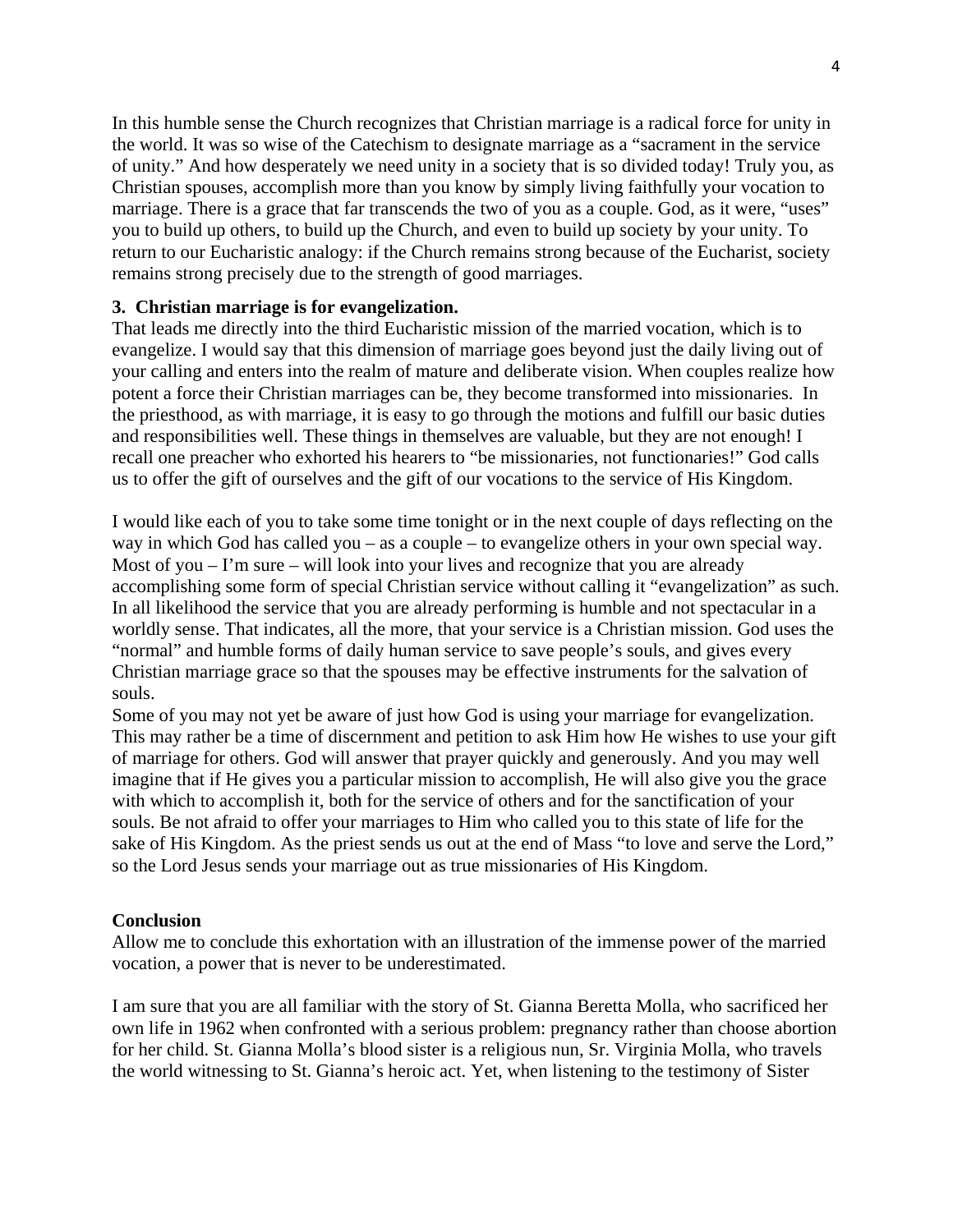Virginia, one is initially surprised to hear very little about her saintly sister. She always begins her talk speaking about her parents and the marvelous family she grew up in!

Her parents' example conformed to every standard of heroic sanctity and goodness that we can imagine. Sr. Virginia tells the story about the mutual love of her parents, the unity and discipline of their large famuily, their devotion to their Catholic Faith, the children's respect and love for one another, and the deep happiness of their home during very hard economic and political circumstances. It was all due, she said, to the sacrificial holiness of her parents, which was so great that they produced thirteen children during the turbulent years surrounding the First World War.

St. Gianna was the eleventh child, and her sister noted that after Gianna made her First Holy Communion at the age five, she went to Mass every day with her mother. When Gianna was 15 years old she made a retreat with the Dorothean sisters, and one of the numerous resolutions she wrote in her journal from that retreat was, "I would rather die than commit a mortal sin."

Now, I ask you: How does a 15-year-old girl acquire such an attitude? Surely God's grace that she received each day in the Eucharist was paramount, but let's remind ourselves that grace builds upon nature and that there had to be a good garden into which this seed of profound faith would be planted. That garden was the family in which the Molla children had grown up. That family was formed by profoundly Christian parents whose marriage was immersed in grace.

When Sr. Virginia finally speaks about the heroic act of self-sacrifice for which St. Gianna is known to the world, she says that the act of giving her life for her baby was not the only act of generosity of the saint's life; it was just the last act.

In a unique modern witness to the sanctity of human life, the Saint – who was a medical doctor herself – absolutely rejected abortion as an option for the child, and she challenged the attending medical personnel to save both lives. Ten days before the child's birth she said to her family: "If you get to the point where you have to choose between the baby and me, choose the baby." Her greatest sorrow was not for herself but that she would have to leave behind four little ones without their mother. True, her death was an immense loss for all, but what an example she left to those same children who knew that their mother made the ultimate sacrifice for one of their siblings.

That sacrifice was the act of a woman who had grown up in a family where every single child was seen as a blessing from God and accepted without reserve by parents whose vocation opened channels of grace for them to transform the world. Now the world has been amazed and enlightened by the example of St. Gianna Beretta Molla at a time when such a heroic witness is needed. If St. Gianna was capable of such a gift of self-sacrifice, it is only because she received and learned such generosity from her parents. If St. Gianna is the Patron Saint of Mothers and Unborn Children, it is because she was first a disciple in the school of her parents' marriage.

Dear married couples, what a blessed calling you have! Very few people, your children included, will see or appreciate the sacrifices that you make on a daily basis for your families. But God